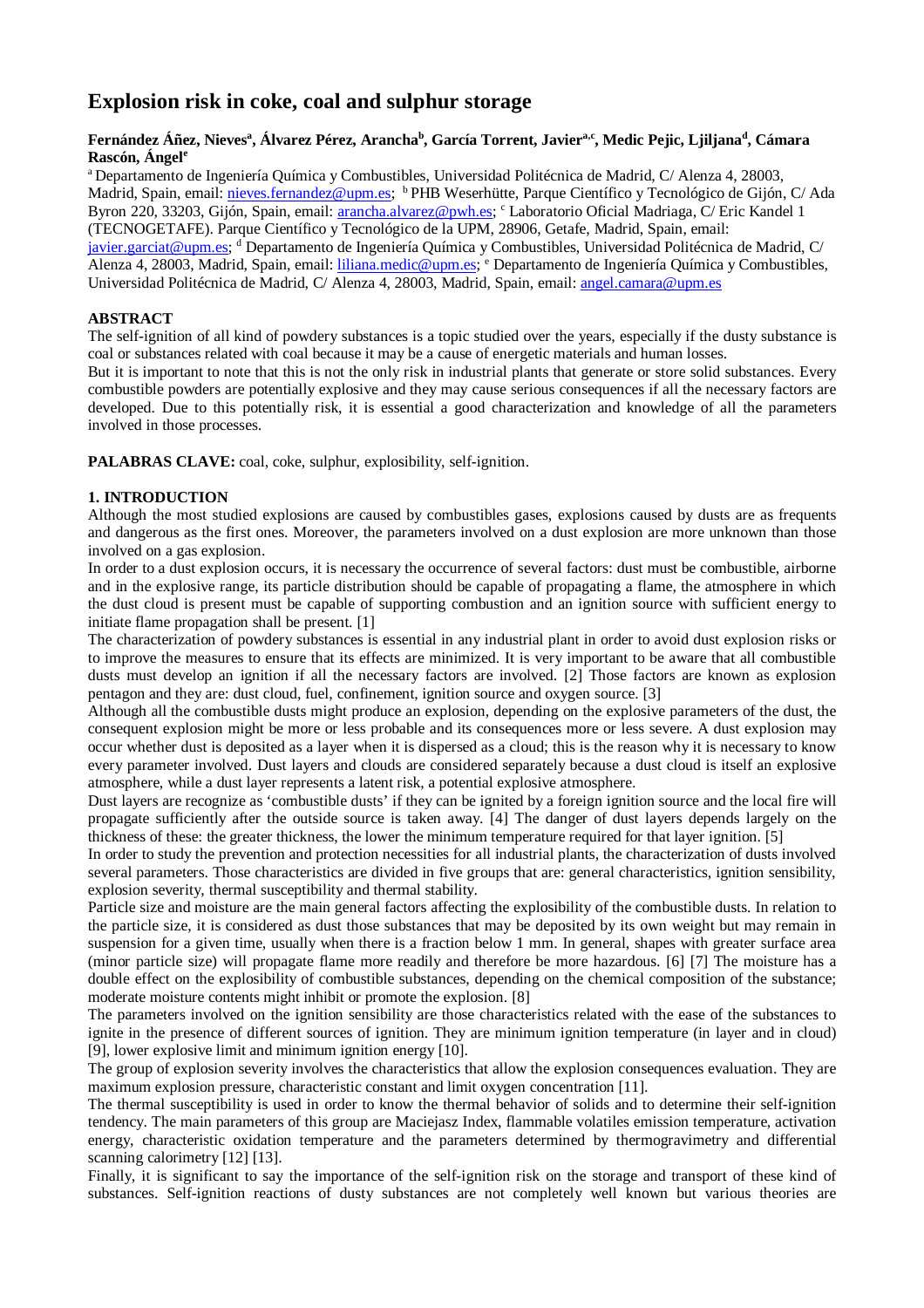developed. [14] What is well known is that self-ignition consequences might be catastrophic. This spontaneous combustion behavior is mainly determined by the self-ignition temperature, which is the parameter that describes the thermal stability of the substances.

Coal is one of the most studied combustible solids in these terms. Actually, an important alternative for coal is coke, and it not as well-known as coal. Moreover, the chemical composition of coal or coke greatly influences these parameters. This influence is largely viewed as the sulphur content of samples [15]. Due to these relations, and considering the high risk these substances involve, a detailed study about these parameters has been developed to coke, coal and sulphur samples.

#### **2. MATERIALS AND METHOD**

Three materials have been studied for this project: coke, coal and sulphur. All the samples have been crushed and screened before testing, collecting the fraction less than 0.180 mm for the tests, excepting the Self-ignition temperature test. In this test, samples were tested with higher particle size.

The tests developed to the three samples are divided in five tests groups and are detailed below.

General characteristics. Moisture and granulometry. The moisture was measured with a halogen analyser and the granulometric curves were determined by laser diffraction on dry way.

The ignition and explosion parameters determined for tested samples are mostly well known: Minimum ignition temperature with the dust forming a cloud (MITc) or deposited in a layer (MITl), Lower explosive limit (LEL), Minimum ignition energy (MIE), Maximum explosion pressure (Pmax), Characteristic constant (Kmax), Limiting oxygen concentration (LOC).

Thermogravimetric analysis and differential scanning calorimetry provide the following parameters [8].

Thermogravimetric analysis (TG): In thermogravimetric analysis the weight of the samples is measured as a function of its temperature. The most significant parameters are: combustion induction temperature (IT) and maximum weight loss temperature (MLT) as shown in figure 1a.

Differential scanning calorimetry (DSC): The sample is placed in a crucible and heated at a regular rate, previously established. The difference in temperature between the sample and one of reference is measured and recorded against the temperature of the oven and the exchanges of heat in the sample determined and it is represented like in Figure 1b. The parameters used to characterize different substances are minimum temperature at which the exothermic reaction begins (initial temperature, IET), maximum temperature reached during the exothermic reaction (final temperature, FET) and temperature at which the fast exothermic reaction commences (change of slope temperature, CST).



Characteristic temperature (Tcharact): This temperature is determined by the thermogravimetry test adding an oxygen stream. The oxygen is an oxidant and because of its addition the sample has a sudden loss of weight. This loss happens at different characteristic temperature for each sample. Depending on this parameter samples can be classified by its self-ignition risk.

Activation energy (Ea): This parameter is used to evaluate the susceptibility of different solid samples, particularly coal. In order of its value, the self-ignition risk is classified.

Maciejasz Index (MI): It measures the required time (t) to produce a temperature increase of 65 K in the sample, when it is attacked with hydrogen peroxide. The Maciejasz index is calculated as MI=100/t. It determines the susceptibility to the self-combustion due to the oxidation of some compounds in the substance, for instance pyrites in coals. This method is frequently used for coals, especially when the sulfur content is high.

Ignition temperature of emitted volatile matter (TEV): A sample is progressively heated so that it can decompose. An ignition source is applied to the volatile matter of the sample and the appearance of flames is observed. It gives a good assessment for organic products that have flammable combustion products, which make the product more hazardous.

Electrical resistivity with the dust forming a layer (REC): it measures the electrical resistance through a dust layer. This test is performed to classify dusts as conductive or non-conductive.

Self-heating temperature (TSI): The experimental basis for describing the self-ignition behavior of a given dust is the determination of the self-ignition temperatures of differently-sized bulk volumes of the dust by isothermal hot storage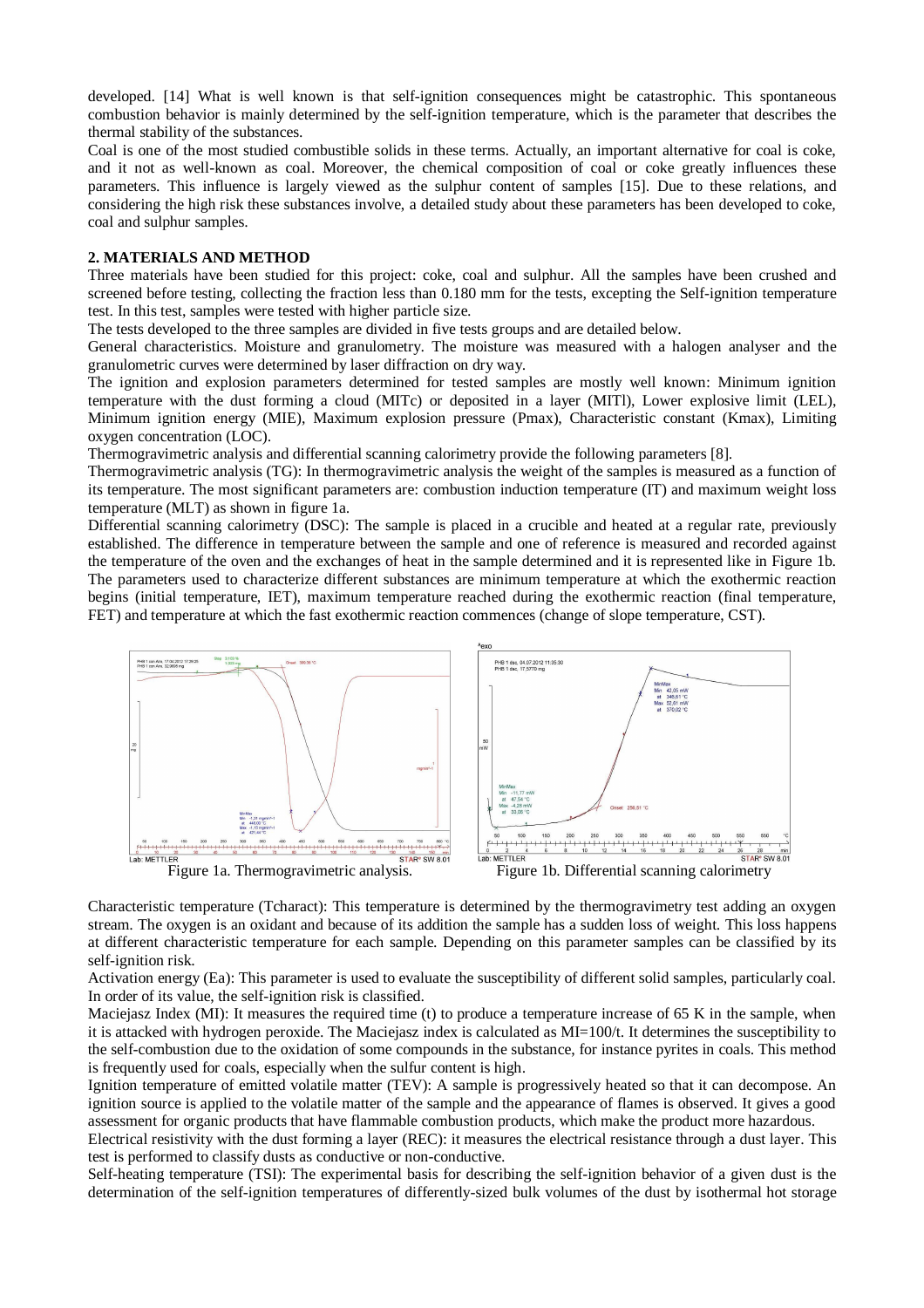experiments (storage at constant ambient temperatures) in commercially available drying ovens. The results reflect the dependence of self-ignition temperatures upon dust volume.

# **3. RESULTS AND DISCUSSION**

General characteristics results show the first differences between the three samples and they are shown on Table 1.

| <b>Sample</b> | Moisture $\frac{6}{6}$ | <b>Granulometry</b> |        |        |  |
|---------------|------------------------|---------------------|--------|--------|--|
|               |                        | d(0.1)              | d(0.5) | d(0.9) |  |
|               |                        | $\mu$ m             | um     | um     |  |
| Coke          | 1.4                    | 3.3                 | 35.6   | 144.9  |  |
| Coal          | 4.4                    | 5.4                 | 25.7   | 94.5   |  |
| Sulphur       | <∪. l                  | 0. I                | 25.7   | 94.5   |  |

Table 1. General characteristics.

The ignition sensitivity parameters also show these differences and they are shown on Table 2. It is important to note that the lower is the value of these parameters, the more sensible to ignition is the substance.

| <b>Sample</b> | MITI $(^{\circ}C)$ | $MITc(^{\circ}C)$ | LEL $(g/m^3)$ | MIE(mJ) |
|---------------|--------------------|-------------------|---------------|---------|
| Coke          | 350                | 610               | 125           | >1000   |
| Coal          | 370                | 530               | 20            | 200     |
| Sulphur       | It melts           | 210               | 7 S<br>ں ۔    |         |

Table 2. Ignition sensitivity parameters.

The MITl for the sulphur sample could not be determined because it melts before its ignition. The other parameters show lower values for this sample than for the coal and the coke, so this sample would ignite more easily than the others. The coke sample has higher values than the coal sample for all the parameters except MITl. Due to these values, the coal dust clouds will ignite with less severe conditions than the coke dust clouds, but if the dust is forming a layer, the coke would ignite at lower temperatures than the coal.

In relation to the explosion severity, it is shown that coke and coal have similar values, but both are very different from the sulphur sample as it is shown on Table 3.

#### Table 3. Explosion severity parameters.

| <b>Sample</b> | <b>Pmax</b> (bar $\cdot$ g) | <b>K</b> max (bar $\cdot$ m/s) | <b>Explosion class</b> |
|---------------|-----------------------------|--------------------------------|------------------------|
| Coke          | 6.9                         | 126                            | St 1                   |
| Coal          | 7.0                         | 129                            | St 1                   |
| Sulphur       | 5.3                         | 214                            | St2                    |

Samples may be classified in order to their Kmax value in four groups, from St0 to St1. The higher the group, the more explosion severity it has. According to this classification, only the sulphur sample bellows to St2 class, while coke and coal below to St1 class. So also in this case the sulphur sample has more dangerous characteristics than the other two samples.

In relation to the thermal susceptibility, the similarity between coke and coal is also shown with REC, LOC; MI and TEV as shown on Table 4. It is interesting to note that the three samples are no conductors because they have high REC values and also none of the three react exothermically with the hydrogen peroxide, so MI is less than 10 and they do not present special oxygen avidity.

Looking to TEV values, the sulphur sample is the only one that releases flammable volatiles at temperature lower than 400ºC. The coke sample releases volatiles at 340ºC but they are not flammable until the maximum temperature for this test, 400ºC. The coal sample does not release any volatiles until 400ºC.

The LOC is an important parameter because due to this value the inerting is developed. The sulphur sample needs a bigger decrease of the air oxygen to prevent its ignition than the other two samples.

| Sample  | REC .<br>$(\Sigma \cdot$<br>m) | LOC $(\% V/V)$ | MI | TEV (°C) |
|---------|--------------------------------|----------------|----|----------|
| Coke    | $2.1 \cdot 10^{9}$             | 10             |    | >400     |
| Coal    | $3.5 \cdot 10^{10}$            |                |    | >400     |
| Sulphur | $4.3 \cdot 10^{10}$            |                |    | 300      |

Table 4. REC, LOC, MI and TEV values.

TG tests also show the different behavior of the sulphur, as observed in Figures 2a, 2b and 2c.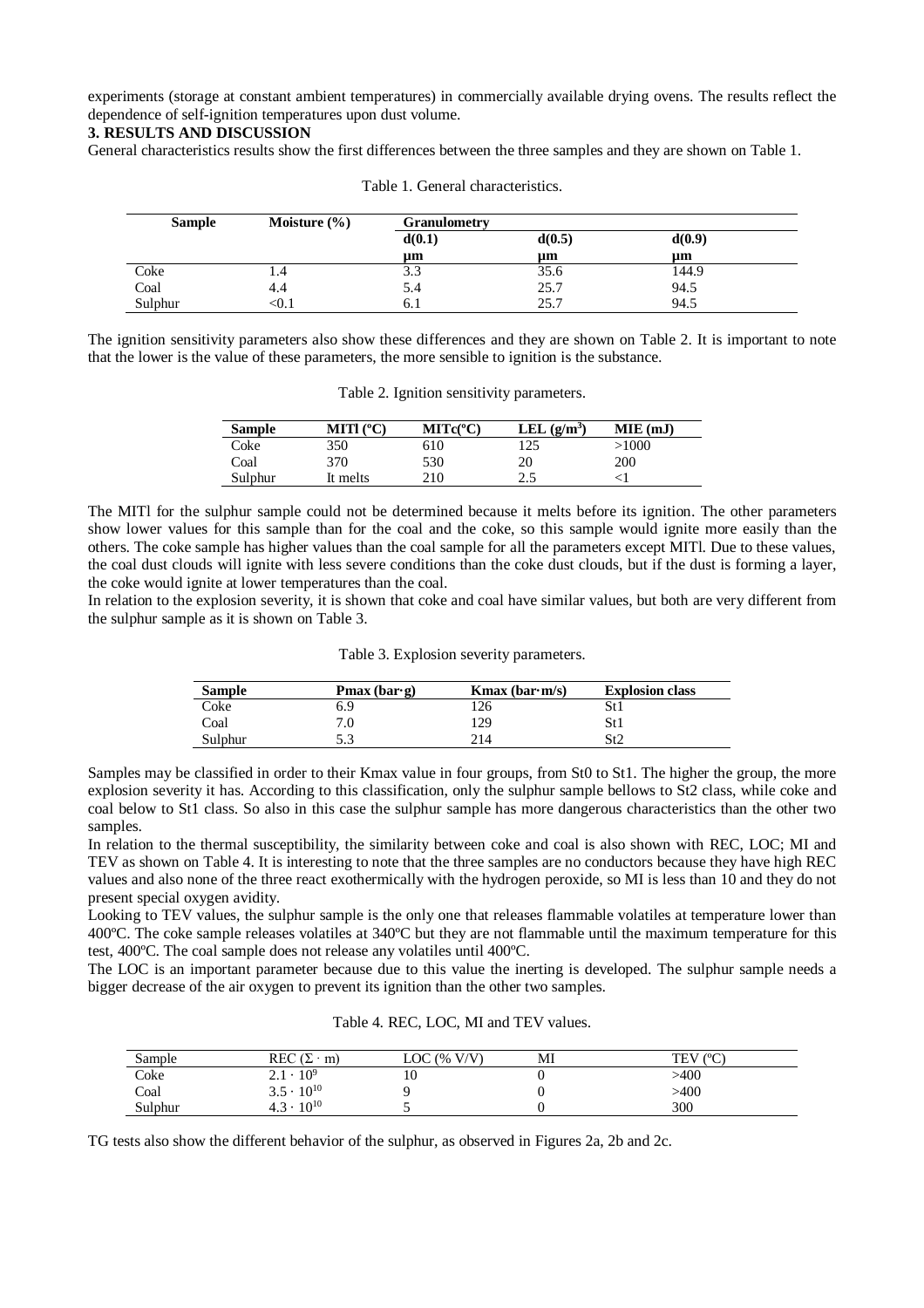

Figure 2c. TG sulphur

At DSC tests, sulphur sample presents an atypical calorimetric curve compared to solid combustibles, as shown in Figure 2, so the habitual evaluation procedure cannot be applied in this case.

Coke and coal samples follow the typical curve but quite different values (Figures 3a and 3b). Coke sample starts its exothermic reaction at lower temperature than coal sample and the maximum temperature it achieves is higher. But the most significant difference is the TCP value, because the lower this value, the higher the self-ignition risk. The temperature difference between both samples is 41ºC, higher for coke sample than for coal sample. So it is shown that the coal sample shows a higher self-ignition risk than the coke sample.



A biaxial graphic is used for the Ea and Tcharact study. Figure 4 shows coke, coal and sulphur together with some other typical products. This graphic is divided in four regions according to the self-ignition risk. When the values for the sample studied are placed on the graph, it is shown that sulphur and coal samples are placed on the high risk zone and the coke sample is placed on the medium risk zone.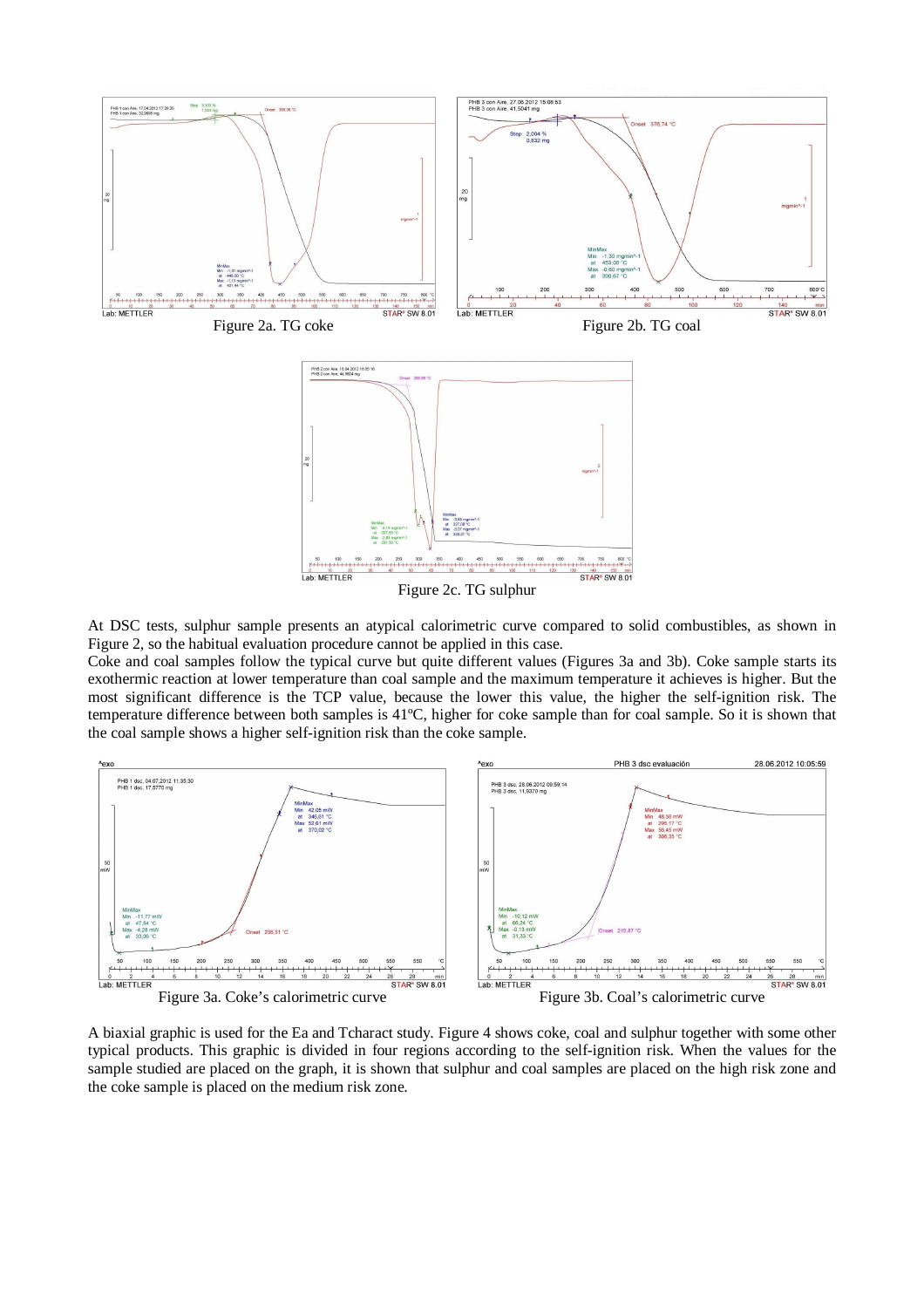

Figure 4. Ea vs Tcharact graphic.

In relation with the thermal stability, it could not be determined for sulphur sample because of its low melt point. In coal and coke samples, the Tsi values decrease with the increase of the volume tested, as shown in Figure 5.



Figure 5. Self-ignition temperature vs volume graphic.

Due to the relation between Tsi and volume, it may be possible to extrapolate Tsi and induction time for higher volumes. With these extrapolations, it is determined that for a 1  $m<sup>3</sup>$  a coke sample would ignite at 76.5°C in 1.8 months, and for 0.1 m<sup>3</sup> it would ignite at 107°C in 8 days. In the case of coal, a 1 m<sup>3</sup> of sample would ignite at 40.1°C and a volume of 0.1  $\text{m}^3$  would ignite at 61.5°C in 1.3 months.

Finally, the influence of the thickness of the dust layer on the MITl is determined and shown on Figure 6. The higher the thickness, lower the MITl. So when the dust accumulations are thicker it is more probable that ignition occurs, although it will take a longer period of time.



Figure 6. MITl vs thickness graphic.